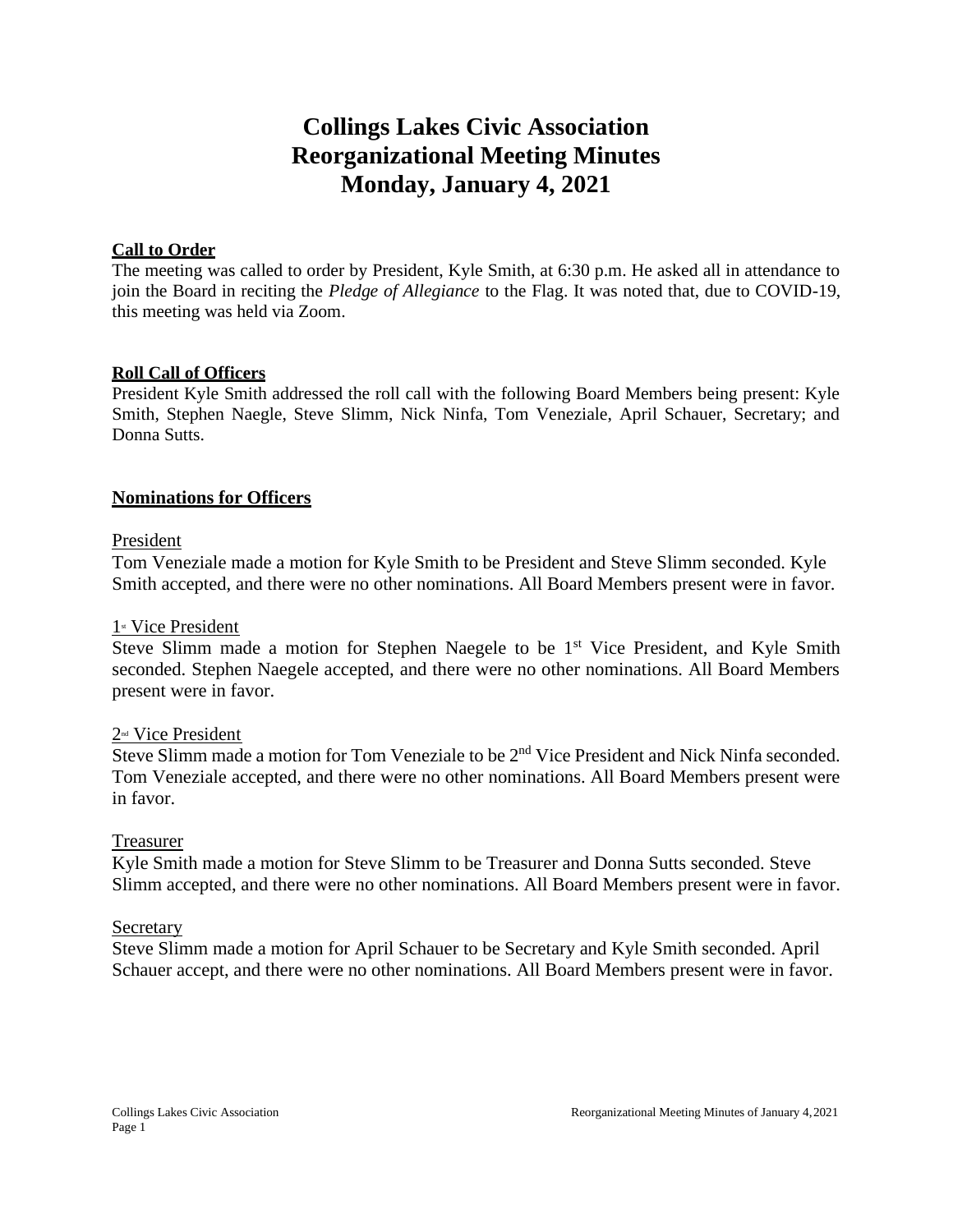# **Committee Chairperson Appointments**

# Dams

Kyle Smith made a motion to appoint Josh Anderson as Chair of the Dams Committee, and Steve Slimm seconded. All Board Members present were in favor.

# Grounds

Steve Slimm made a motion to appoint Ashley Diguglielmo as the Chairperson of the Grounds Committee, and Tom Veneziale seconded. All were All Board Members present were in favor.

# Fundraising

Kyle Smith stated that Diane Rode used to serve as the Chairperson of the Fundraising Committee and feels that a member of the Board should chair it as money is involved; however, he hoped that Diane Rode would remain involved. Steve Slimm nominated Donna Sutts to serve as the Chairperson of the Fundraising Committee and Kyle Smith seconded. All Board Members present were in favor.

# **Appointment of Association Professionals**

Collections Attorney: Hill Wallack (Gregg Shivers, Esq.; Ashley Henderson, paralegal) Accountant/CPA: Passarella-Smara (Dave Smara) General Counsel: Sam Myles, Esq. Engineer: Pennoni Associates (Beth-Ann Grasso)

April Schauer made a motion to accept the appointment of the Association's professionals, and Steve Slimm seconded. All Board Members present were in favor.

Kyle Smith stated that Lynn Veneziale has served as Secretary to the Treasurer for the past year plus. He recommended that she be reappointed to this position for the next year, expiring December 31, 2021 at a rate of \$1,000/month. Steve Slimm made the motion, noting that Lynn does an excellent job; April Schauer seconded. All Board Members present were in favor, with the exception of Tom Veneziale who abstained.

## **Miscellaneous Announcements**

- CLCA Public Meetings will be held on the  $1$ <sup>\*</sup> Monday of each month with the exception of September (Labor Day). Meetings will be held via Zoom for the immediate future. Once inperson meetings can continue, CLCA would return to Folsom Borough Hall.
- CLCA adopts Roberts Rules of Order
- CLCA acknowledges the current Radburn Laws supersede CLCA's Bylaws

April Schauer stated that she believed that under Radburn, it is required that the specific dates of the open meetings be published and recommended that they be placed on the website. Kyle asked Stephen if he could place them there.